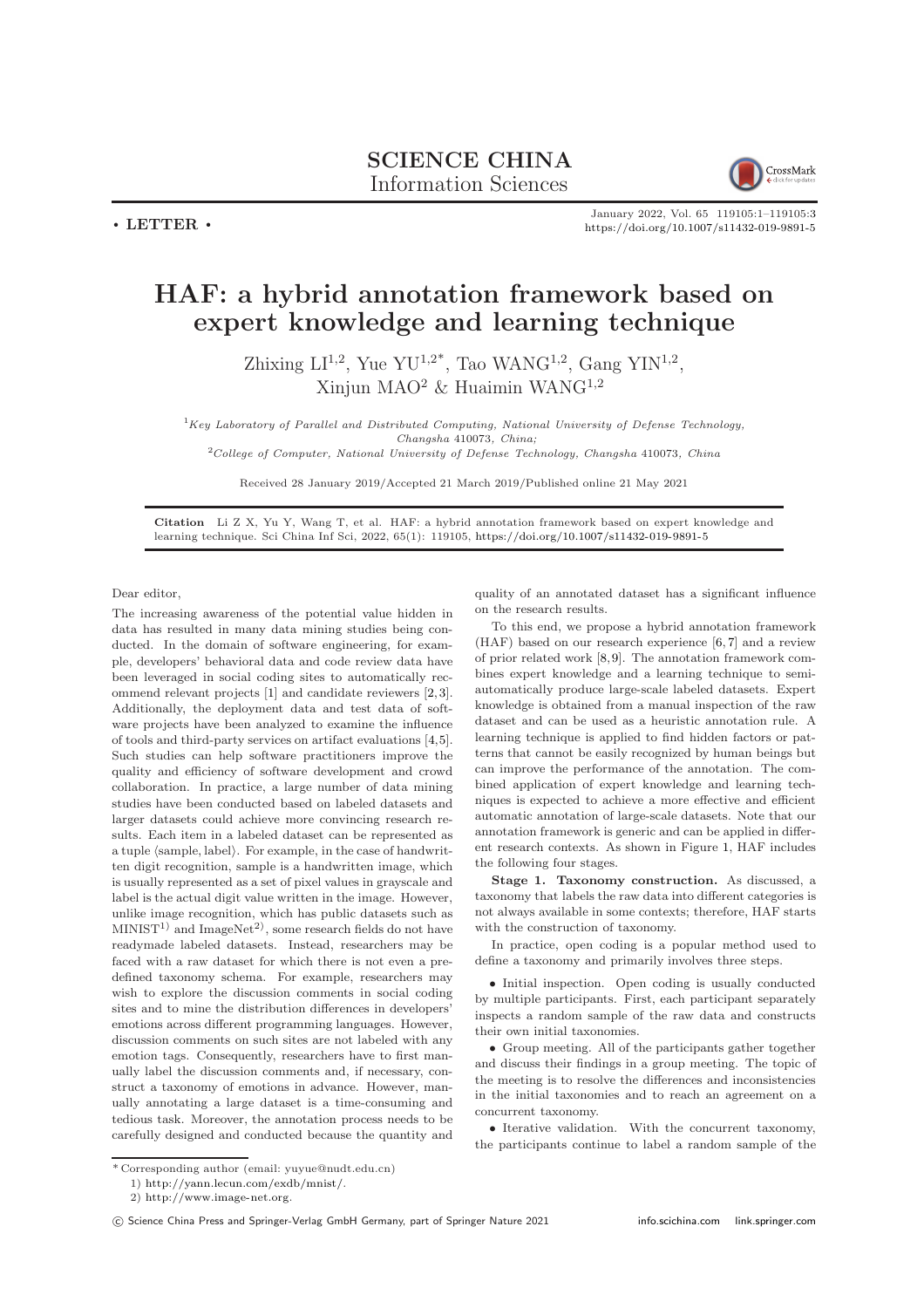<span id="page-1-0"></span>

Li Z X, et al. Sci China Inf Sci January 2022 Vol. 65 119105:2

Figure 1 (Color online) An overview of HAF.

raw data to validate the taxonomy and introduce necessary refinements. Finally, a formal taxonomy is constructed when the taxonomy becomes relatively stable after several rounds of iterative validation.

Stage 2. Manual annotation. In this stage, a random sample of the raw data is manually labeled according to the taxonomy defined in the previous stage. However, manual annotation is tedious and time-consuming; therefore, we suggest that the manual annotation be assigned to individuals who care the most about the work and have abundant time to undertake the annotation.

• Separate annotation. When multiple annotators are involved, it is better to adopt the process of separate annotation and to have each data item labeled by more than one annotator.

• Label determination. If the annotators label the same data item differently, the final label of the data item needs to be determined by some sort of agreement mechanism, such as a majority vote of the annotators or excluding that data item.

• Knowledge collection. Moreover, the annotators should make necessary notes and summarize the experience by annotating a data item with a specific label. The summarized experience forms the expert knowledge.

In practice, the size of the manually labeled dataset can be determined by two observations: (a) the expert knowledge is stable and new knowledge can no longer be obtained from manual annotation and (b) the performance of the automatic annotation model introduced in stage 3 reaches its peak and can no longer be improved by the introduction of more data.

Stage 3. Model learning. Manual annotation can only produce a small-scale dataset of high quality. To power data mining on a large-scale dataset, an automatic annotation model needs to be trained based on the manually labeled data and the collected expert knowledge.

• Feature extraction. The first step to train a learning model is to select and extract a set of features. Feature selection can be guided by the researchers' experience and optimized by engineering practices. After feature extraction, each training sample is represented as a tuple consisting of a feature vector and a label.

• Model training. With the training dataset, some kind of learning algorithm is applied to train the annotation model. The choice of learning algorithm depends on the research domain, e.g., the support vector machine technique usually achieves excellent performance for text classification.

• Knowledge integration. Expert knowledge can be integrated into the annotation model in two ways: (a) the annotation of expert knowledge is treated as a feature of the model, or (b) expert knowledge supplements and updates the annotation produced by the model.

Stage 4. Automatic annotation. After the annotation model has been trained, it needs to be tested on the manually annotated dataset. Since the trustworthiness of future research depends heavily on the quality of the annotated data, the model can only be used to automatically annotate the raw data if it achieves a reasonable performance. In comparison with the manual annotation, the automatic annotation will produce a large-scale labeled dataset that could permit more convincing data mining studies.

Conclusion. This study proposed HAF, i.e., hybrid annotation framework, to semiautomatically produce a largescale labeled dataset. HAF starts with the manual inspection of the raw data, and a taxonomy of data labels is constructed in this stage. Then, the individuals manually label a small-scale sample of the raw dataset according to the taxonomy and their understanding and experience of how to annotate a data item with a specific label are summarized as expert knowledge. The manually labeled dataset is used as the training dataset to train an automatic annotation model and the model is integrated with and enhanced by the expert knowledge. Finally, the annotation model